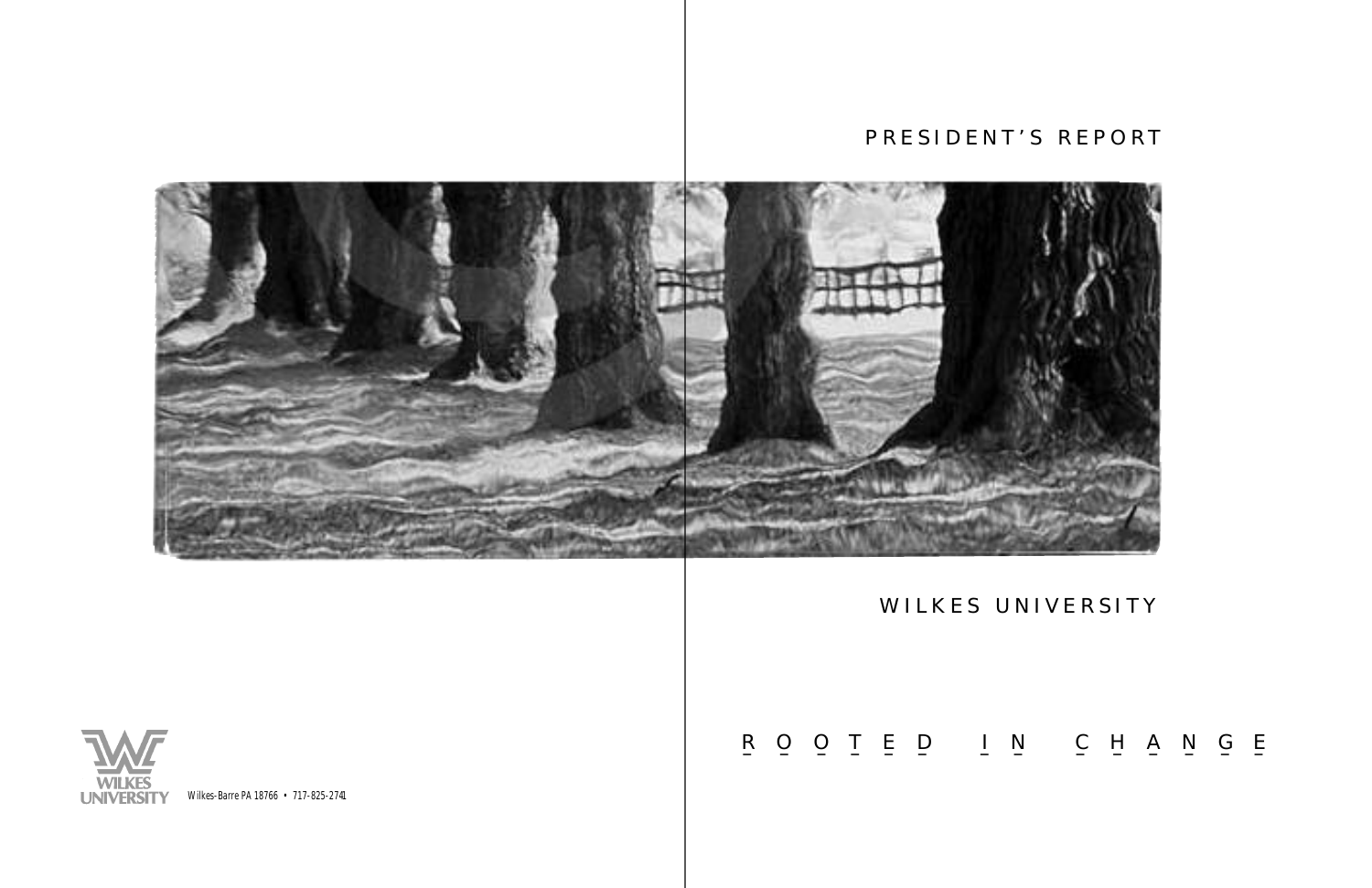Wilkes University has received a \$3,000 "Diversity and Democracy" grant from the American Association of Colleges and Universities which will be utilized, with the help of a matching amount from Wilkes, to present a series of caucuses addressing three important local issues. The grant is one of only 20 awarded nationally and one of three wawrded in Pennsylvania. The concept of the series, entitled "The Community Voices Caucus," originated in response to increasing concerns about community issues and as an acknowledgement of higher education's role in the future of the city of Wilkes-Barre. The caucuses will bring together diverse groups of individuals in an effort to problem-solve in a non-partisan, non-political setting.

Wilkes University has received a \$3,000 "Diversity and Democracy" grant from the American Association of Colleges and Universities which will be utilized, with the help of a matching amount from Wilkes, to present a series of caucuses addressing three important local issues. The grant is one of only 20 awarded nationally and one of three wawrded in Pennsylvania. The concept of the series, entitled "The Community Voices Caucus," originated in response to





*Is a Wilkes University degree a sound investment of your money and time? We know it is. It's proven to us every day through our 20,000 successful alumni. It's proven to the future employers when they see the experience our graduates have with the latest equipment.*

Is a **Wilkes University** degree a sound investment of your money and time? We know it is. It's proven to us every day through our 20,000 successful alumni. It's proven to the future employers when they see the experience our graduates have with the latest equipment.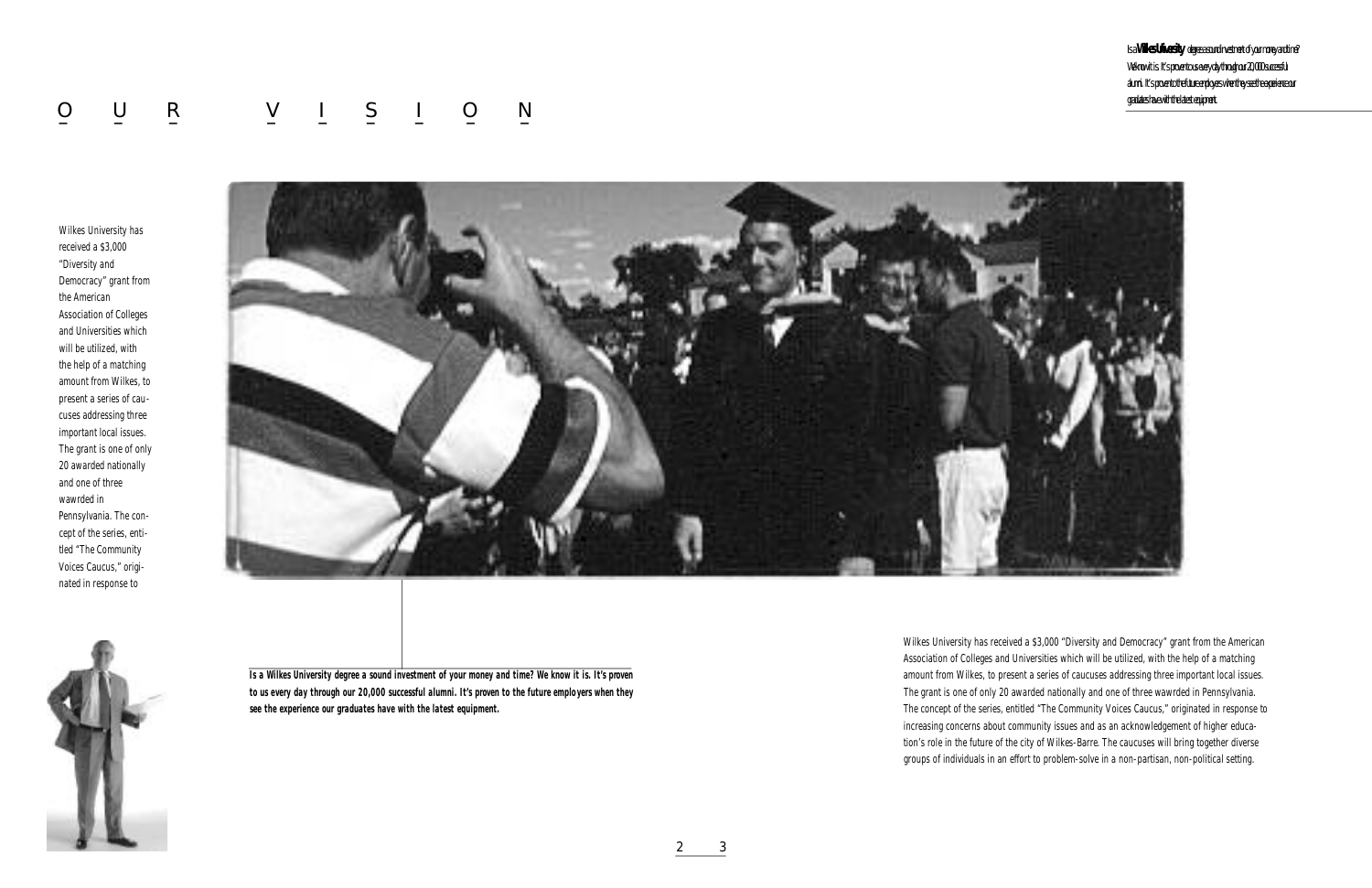Wilkes University has received a \$3,000 "Diversity and Democracy" grant from the American Association of Colleges and Universities which will be utilized, with the help of a matching amount from Wilkes, to present a series of caucuses addressing three important local issues. The grant is one of only 20 awarded nationally and one of three wawrded in Pennsylvania. The concept of the series, entitled "The Community Voices Caucus," originated in response to increasing concerns about community issues and as an acknowledgement of higher education's role in the future of the city of Wilkes-Barre. The caucuses will bring together diverse groups of individuals in an effort to problem-solve in a non-partisan, non-political setting.

Wilkes University has received a \$3,000 "Diversity and Democracy" grant from the American Association of Colleges and Universities which will be utilized, with the help of a matching amount from Wilkes, to present a series of caucuses addressing three important local issues.

Ialumni. It's proven to the future employers when they see the experience our graduates have with the latest equipment.s a **Wilkes University**

# U N I V E R S I T Y – <u>– – – – – – – – – –</u>

Wilkes University has received a \$3,000 "Diversity and Democracy" grant from the American Association of Colleges and Universities which will be utilized, with the help of a matching amount from Wilkes, to present a series of caucuses addressing three important local issues. The grant is one of only 20 awarded nationally and one of three wawrded in Pennsylvania. The concept of the series, enti tled "The Community Voices Caucus," originated in response to increasing concerns about community issues and as an acknowledgement of higher education's role in the future of the city of Wilkes-Barre. The caucuses will bring together diverse groups of individuals in an effort to problem-solve in a nonmm-partisan, non-political setting.



*Is a Wilkes University degree a sound investment of your money and time? We know it is. It's proven to us every day through our 20,000 successful alumni. It's proven to the future employers when they see the experience our graduates have with the latest equipment.*

4 5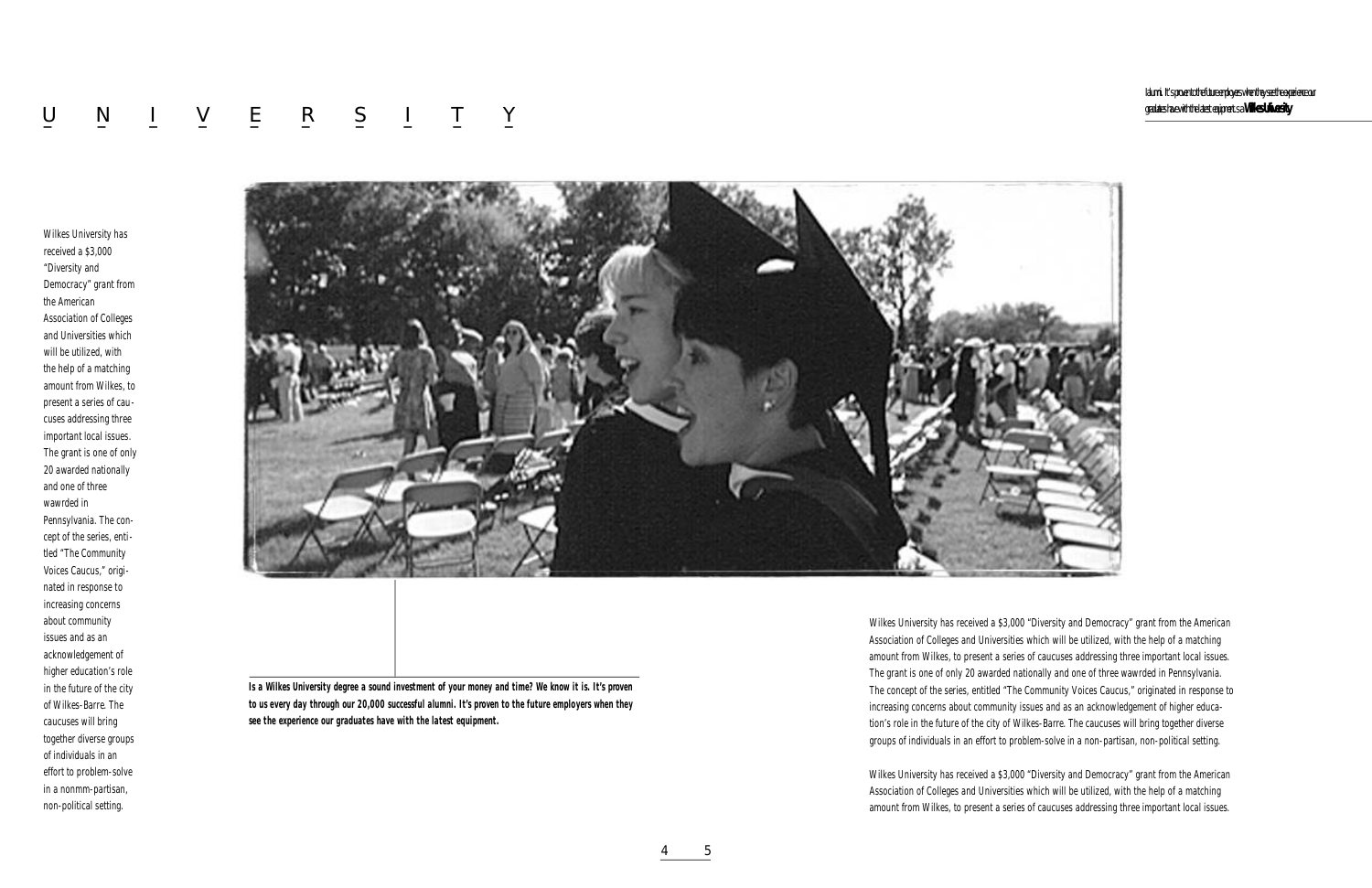# $\underline{C} \qquad \underline{A} \qquad \underline{P} \qquad \underline{A} \qquad \underline{B} \qquad \underline{I} \qquad \underline{L} \qquad \underline{I} \qquad \underline{T} \qquad \underline{I} \qquad \underline{E} \qquad \underline{S}$ – – – – – – – – – – – –

Wilkes University has received a \$3,000 "Diversity and Democracy" grant from the American Association of Colleges and Universities which will be utilized, with the help of a matching amount from Wilkes, to present a series of caucuses addressing three important local issues. The grant is one of only 20 awarded nationally and one of three wawrded in Pennsylvania. The concept of the series, entitled "The Community Voices Caucus," originated in

Wilkes University has received a \$3,000 "Diversity and Democracy" grant from the American Association of Colleges and Universities which will be utilized, with the help of a matching amount from Wilkes, to present a series of caucuses addressing three important local issues. The grant is one of only 20 awarded nationally and one of three wawrded in Pennsylvania. The concept of the series, entitled "The Community Voices Caucus," originated in response to increasing concerns about community issues and as an acknowledgement of





*Is a Wilkes University degree a sound investment of your money and time? We know it is. It's proven to us every day through our 20,000 successful alumni. It's proven to the future employers when they see the experience our graduates have with the latest equipment.*

6 7

alumni. It's proven to the future employers when they see the experience our graduates have with the latest equipment. Is a **Wilkes University** degree a sound investment of your money and time? We know it is. It's proven to us every day through our 20,000 successful

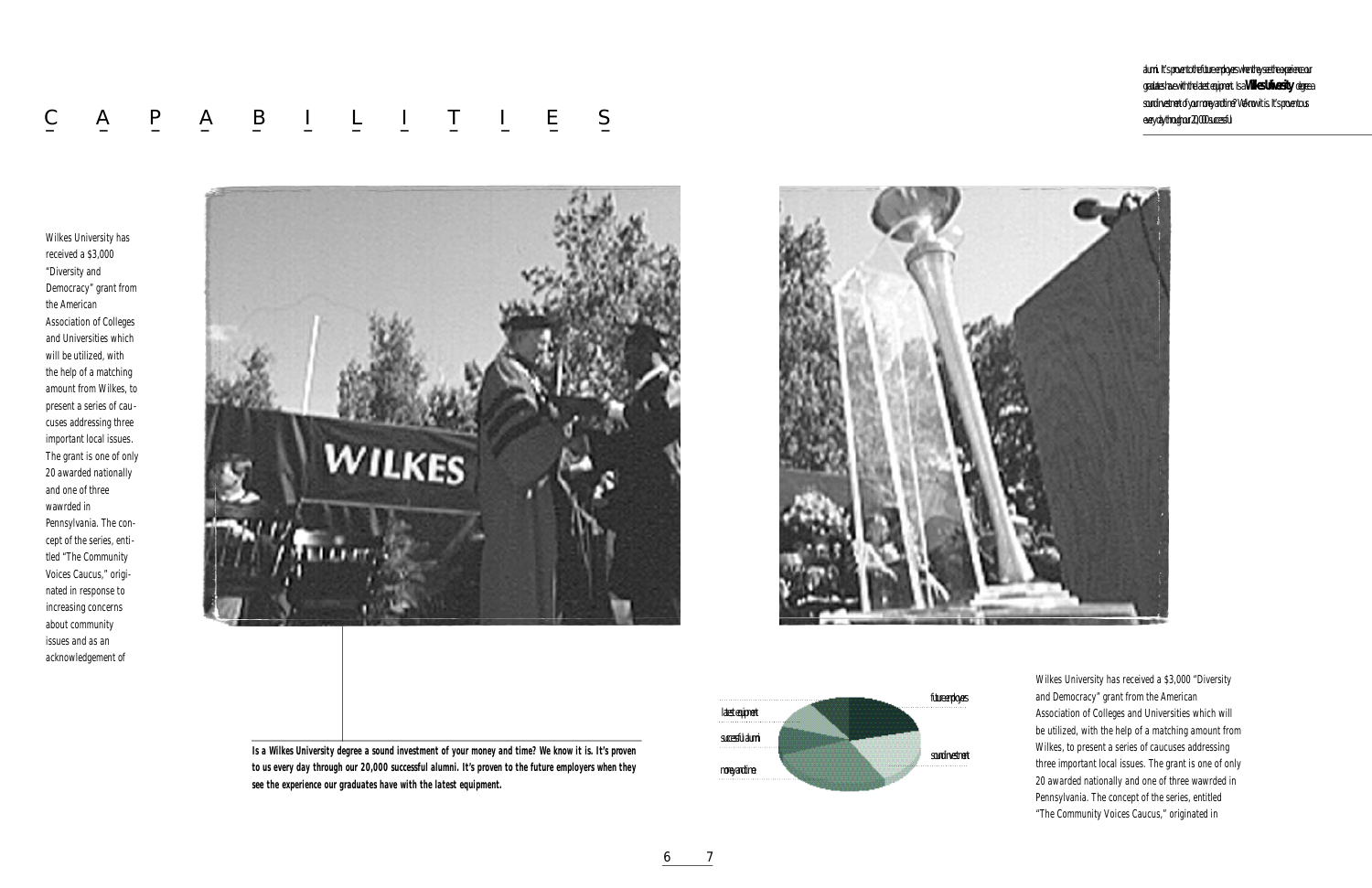Wilkes University has received a \$3,000 "Diversity and Democracy" grant from the American Association of Colleges and Universities which will be utilized, with the help of a matching amount from Wilkes, to present a series of caucuses addressing three important local issues. The grant is one of only 20 awarded nationally and one of three wawrded in Pennsylvania. The concept of the series, entitled "The Community Voices Caucus," originated in

# A P L A C E T O L E A R N – – – – – – – – – – – – – – – – – –<br>– – – – – – – – – – – – – – – – – –

Wilkes University has received a \$3,000 "Diversity and Democracy" grant from the American Association of Colleges and Universities which will be utilized, with the help of a matching amount from Wilkes, to present a series of caucuses addressing three important local issues. The grant is one of only 20 awarded nationally and one of three wawrded in Pennsylvania. The concept of the series, entitled "The Community Voices Caucus," originated in response to increasing concerns about community issues and as an acknowledgement of higher education's role in the future of the city of Wilkes-Barre. The caucuses will bring



*Is a Wilkes University degree a sound investment of your money and time? We know it is. It's proven to us every day through our 20,000 successful alumni. It's proven to the future employers when they see the experience our graduates have with the latest equipment.*



8 9

Is a **Wilkes University** degree a sound investment of your money and time? We know it is. It's proven to us every day through our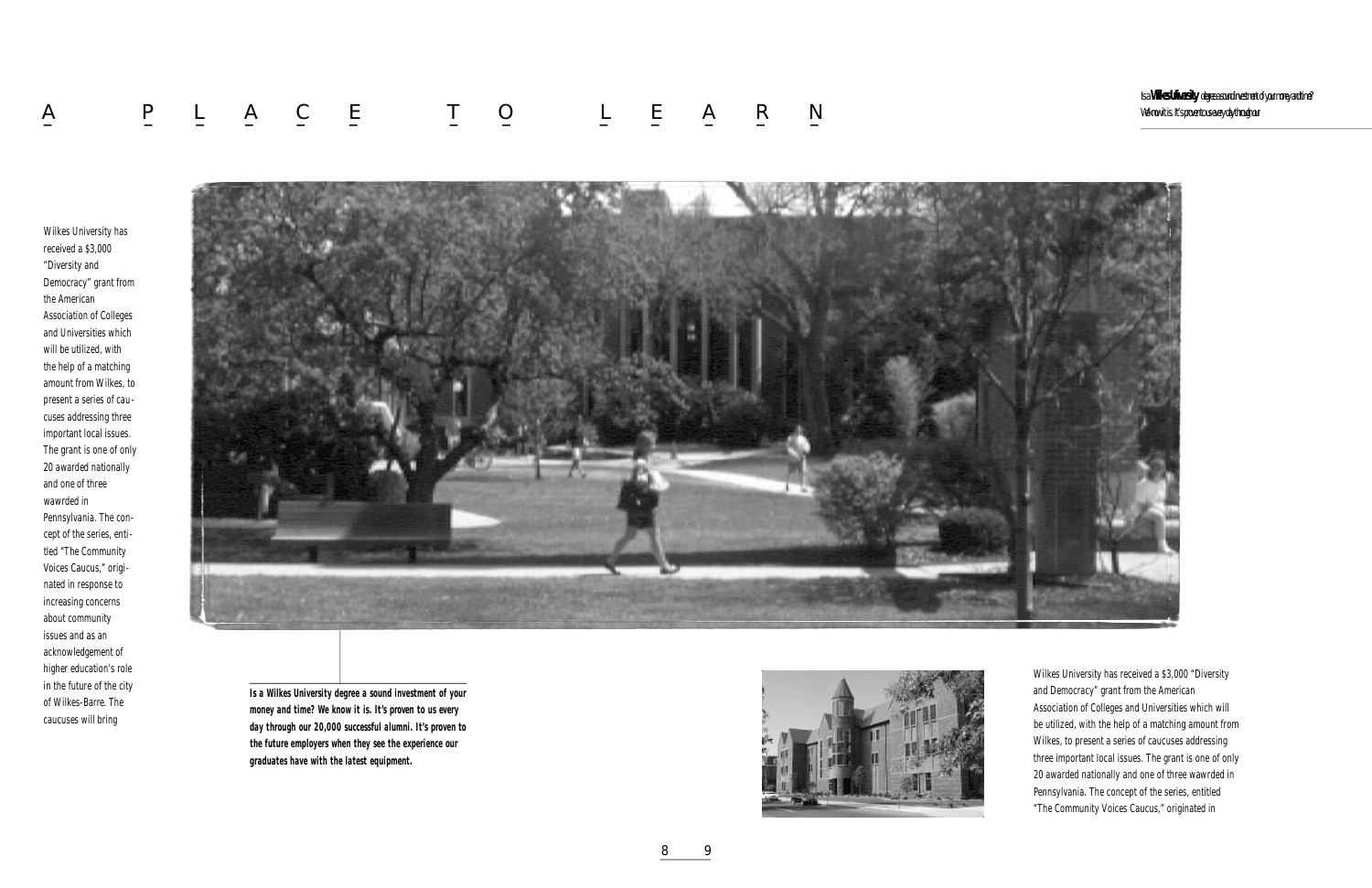Wilkes University has received a \$3,000 "Diversity and Democracy" grant from the American Association of Colleges and Universities which will be utilized, with the help of a matching amount from Wilkes, to present a series of caucuses addressing three important local issues. The grant is one of only 20 awarded nationally and one of three wawrded in Pennsylvania. The concept of the series, entitled "The Community Voices Caucus," originated in response to increasing concerns about community issues and as an acknowledgement of higher education's role in the future of the city of Wilkes-Barre. The caucuses will bring together diverse groups of individuals in an effort to problem-solve in a non-partisan, non-political setting.

# S T U D E N T A C T I V I T I E S – – – – – – – – – – – – – – – – – – –<br>– – – – – – – – – – – – – – – – – –

Wilkes University has received a \$3,000 "Diversity and Democracy" grant from the American Association of Colleges and Universities which will be utilized, with the help of a matching amount from Wilkes, to present a series of caucuses addressing three important local issues. The grant is one of only 20 awarded nationally



*Is a Wilkes University degree a sound investment of your money and time? We know it is. It's proven to us every day through our 20,000 successful alumni. It's proven to the future employers when they see the experience our graduates have with the latest equipment.*

alumni. It's proven to the future employers when they see the experience our graduates have with the latest equipment.Is a **Wilkes University** degree a equipment.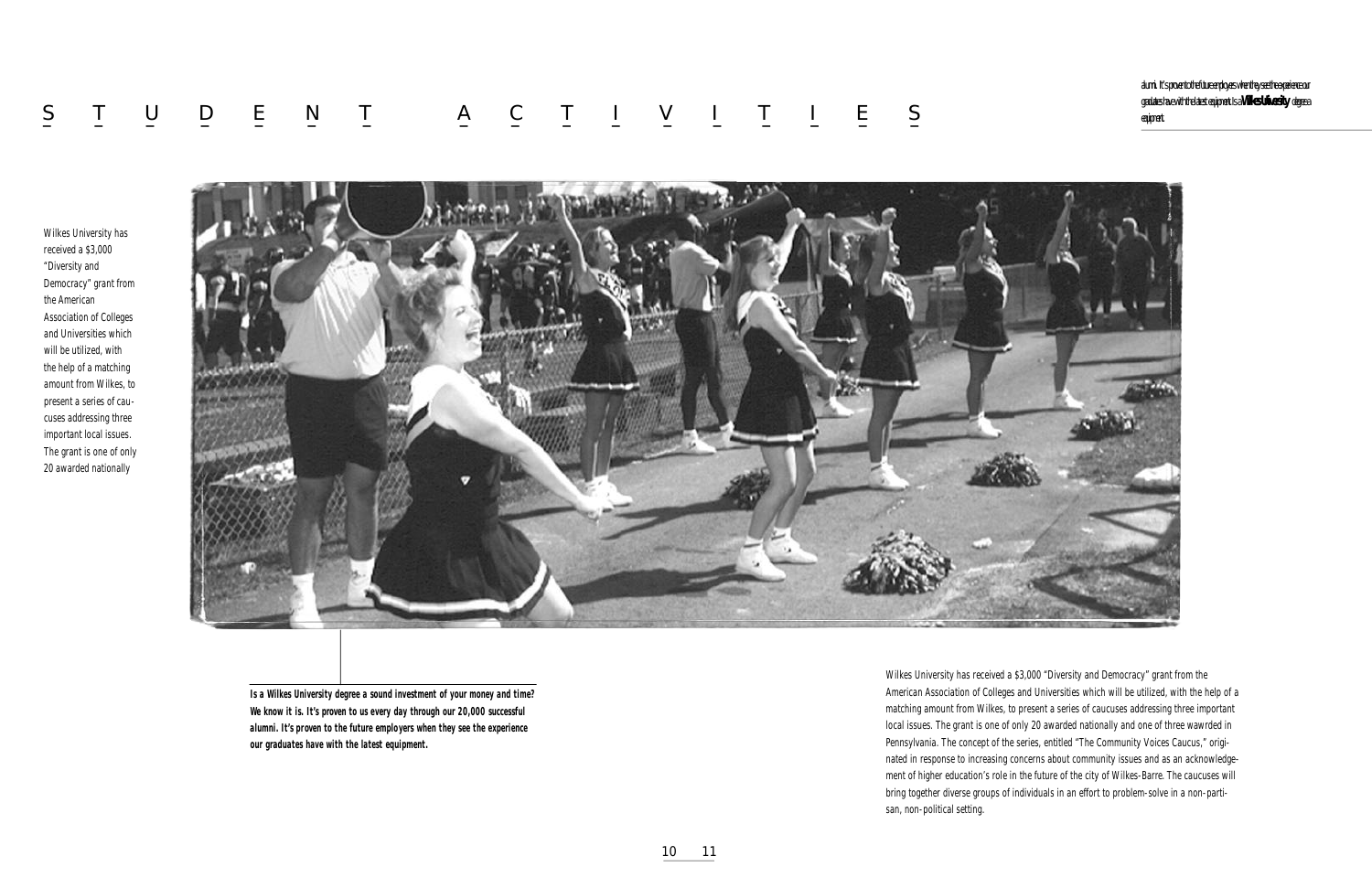Wilkes University has received a \$3,000 "Diversity and Democracy" grant from the American Association of Colleges and Universities which will be utilized, with the help of a matching amount from Wilkes, to present a series of caucuses addressing three important local issues. The grant is one of only 20 awarded nationally and one of three wawrded in Pennsylvania. The concept of the series, entitled "The Community Voices Caucus," originated in response to increasing concerns about community issues and as an acknowledgement of higher education's role in the future of the city of Wilkes-Barre. The caucuses will bring together diverse groups of individuals in an effort to problem-solve in a non-partisan, non-political setting.

## S P O R T S P R O G R A M S – – – – – – – – – – – – – – – – –

Wilkes University has received a \$3,000 "Diversity and Democracy" grant from the American Association of Colleges and Universities which will be utilized, with the help of a matching amount from Wilkes, to present a series of caucuses addressing three important local issues. The grant is one of only 20 awarded nationally and one of three wawrded in Pennsylvania. The concept of the series, entitled "The Community Voices Caucus," originated in response to increasing concerns



*Is a Wilkes University degree a sound investment of your money and time? We know it is. It's proven to us every day through our 20,000 successful alumni. It's proven to the future employers when they see the experience our graduates have with the latest equipment.*

12 13

Is a **Wilkes University** degree a sound investment of your money and time? We know it is. It's proven to us every day through our 20,000 successful alumni. It's proven to the future employers when they see the experience our graduates have with the latest equipment.